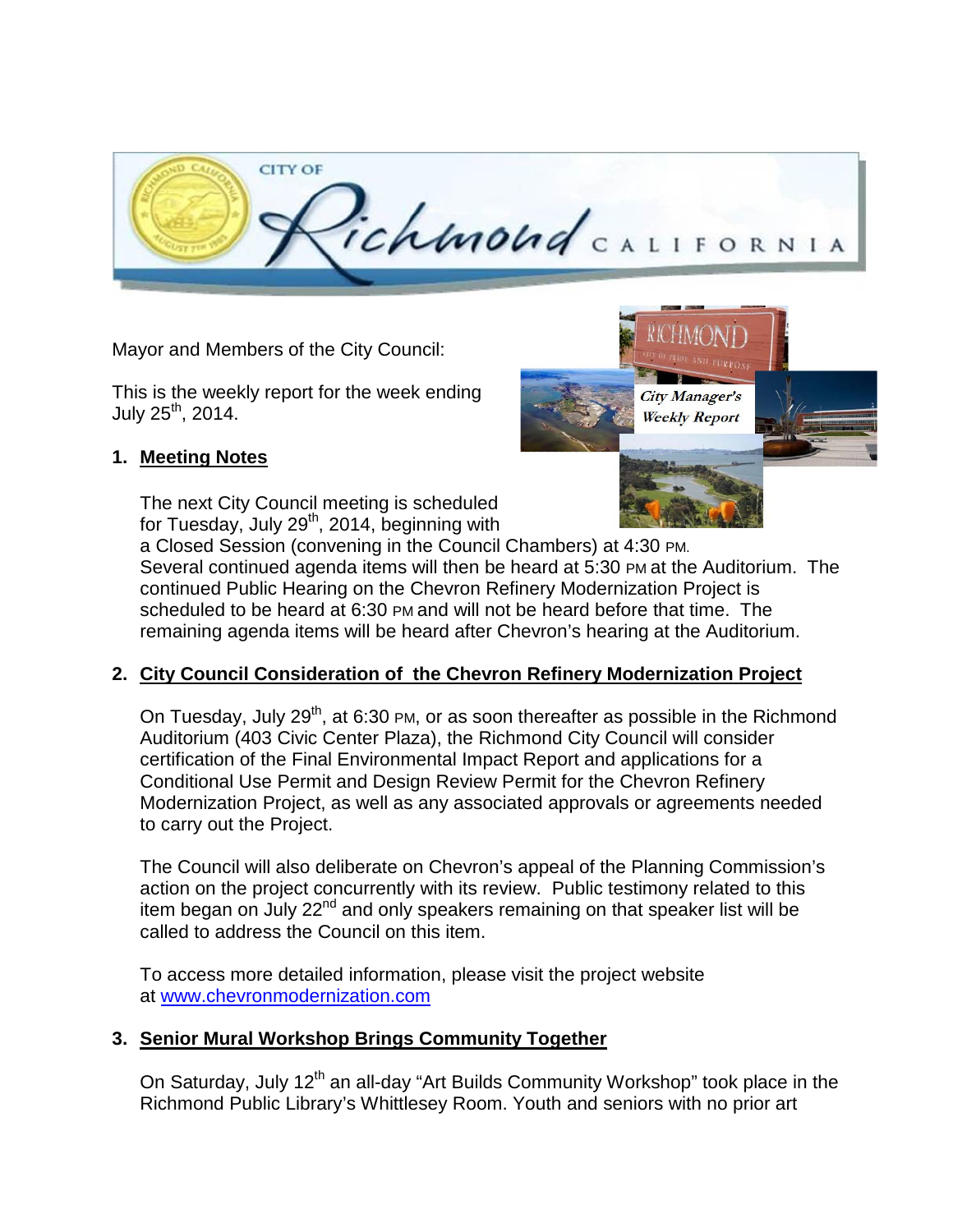experience came together to finish painting a mural that they have been working on for several weeks.

The project received an \$8,500 Neighborhood Public Art (NPA) mini-grant to teach the basics of mural-painting to seniors who had never painted before. Edythe Boone, the instructor (and a senior herself) is a celebrated Bay Area muralist. Among her most notable works is "MaestraPeace" on The Women's Building in San Francisco.

For the grant, Ms. Boone collaborated with LifeLong Medical Care, filmmaker Mo Morris, and Senior Network & Activity Program (SNAP). Last year, the Richmond Housing Authority also helped fund the project resulting in a mural called, "From Catacombs to Color" which is currently on display in the Richmond Main Library.

Ms. Boone recently received the Senior Leadership Award from the University of California, Berkeley and is the subject of an upcoming documentary, *A New Color: Edythe Boone Paints Her* Story (further information available at [www.anewcolordocumentary.com\)](http://www.anewcolordocumentary.com/).

This year's mural celebrates the idea that all people can come together to bring about change. Seniors developed the mural theme based on their own version of the song, "We Shall Overcome," using images of a tree with seniors as the roots and the wider community and youth as the branches. The mural expresses feelings of hope, and emphasizes the important role of seniors in creating a brighter future for everyone.



Muralist Edythe Boone, center, demonstrates color blending technique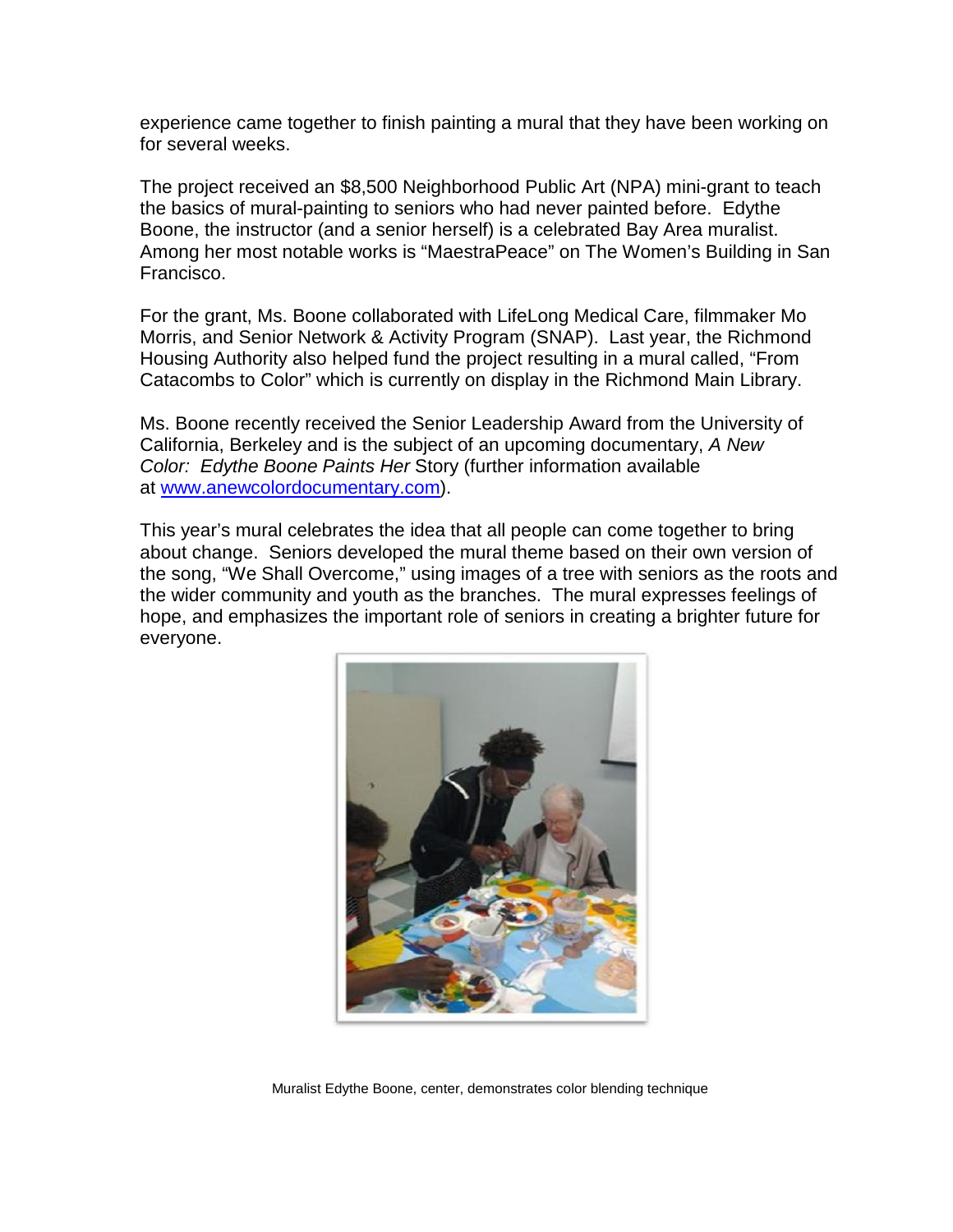

Seniors try out the techniques they have learned together

#### **4. Planning Commission and Design Review Board Visit Oakland, Emeryville and Berkeley to Look at the in-fill Development**

On Friday, July 18<sup>th</sup>, planning staff accompanied members of the Design Review Board and Planning Commission on a day long field trip to observe and evaluate successful high density in-fill, mixed use communities in Oakland, where the group observed residential projects in the Jack London Square, Preservation Park and Theater Districts; Emeryville, where the group looked at residential, retail and mixed use projects from San Pablo Avenue to Bay Street; and Berkeley, where the group walked around the 4<sup>th</sup> Street area and a rode up University Avenue to Shattuck Avenue to see the new Helios Energy Research laboratory. The tour returned to Richmond via Solano Avenue, in Berkeley/Albany (successful urban street lined by shops, restaurants, and services); the El Cerrito Plaza (successfully re-invented shopping mall).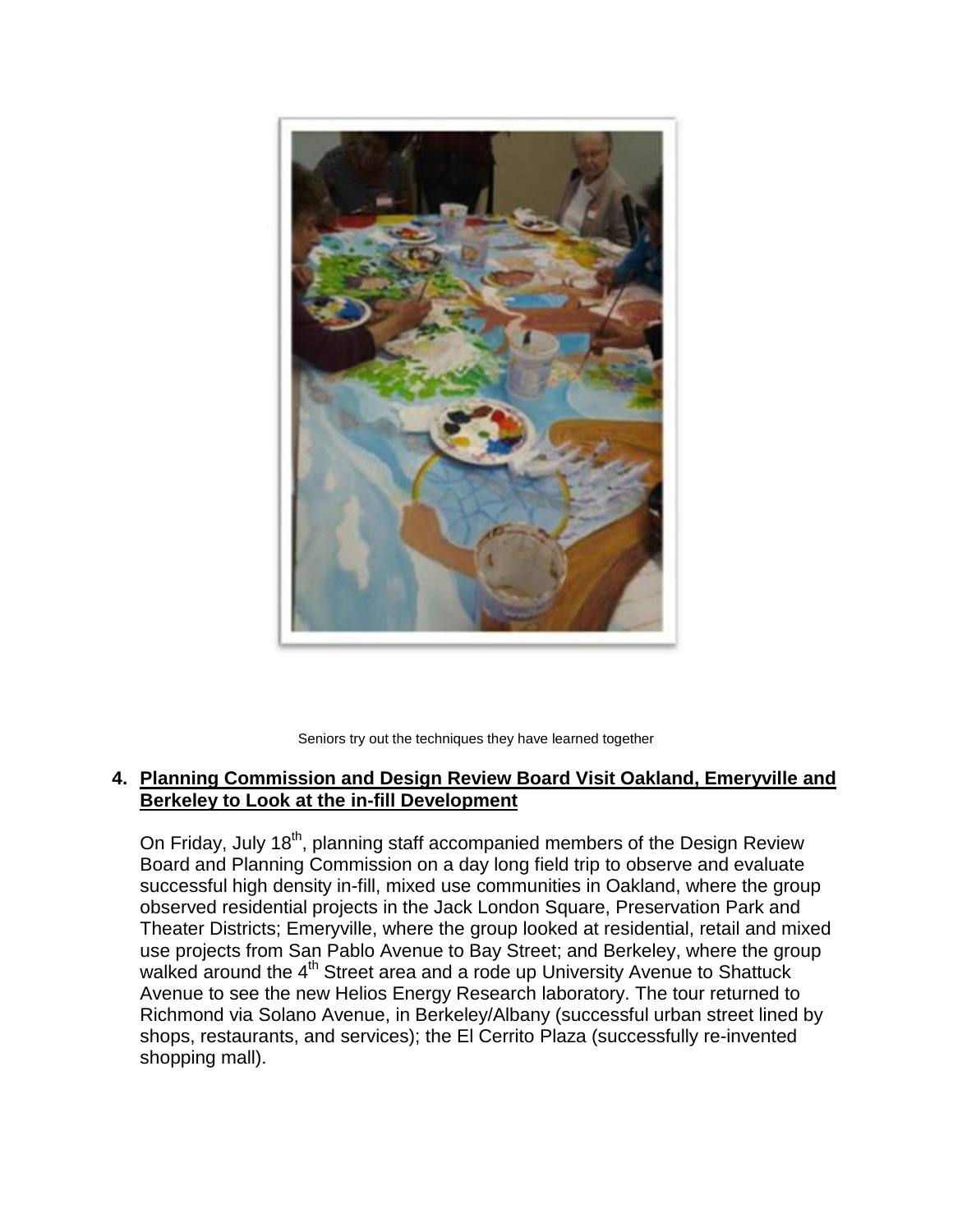Discussions focused on all aspects of development including sidewalk design, landscaping, street surface treatments, architecture and programming. This effort was intended to provide Board and Commission members with additional perspective that will assist them in evaluating development proposals that are in the early stages of entitlement.

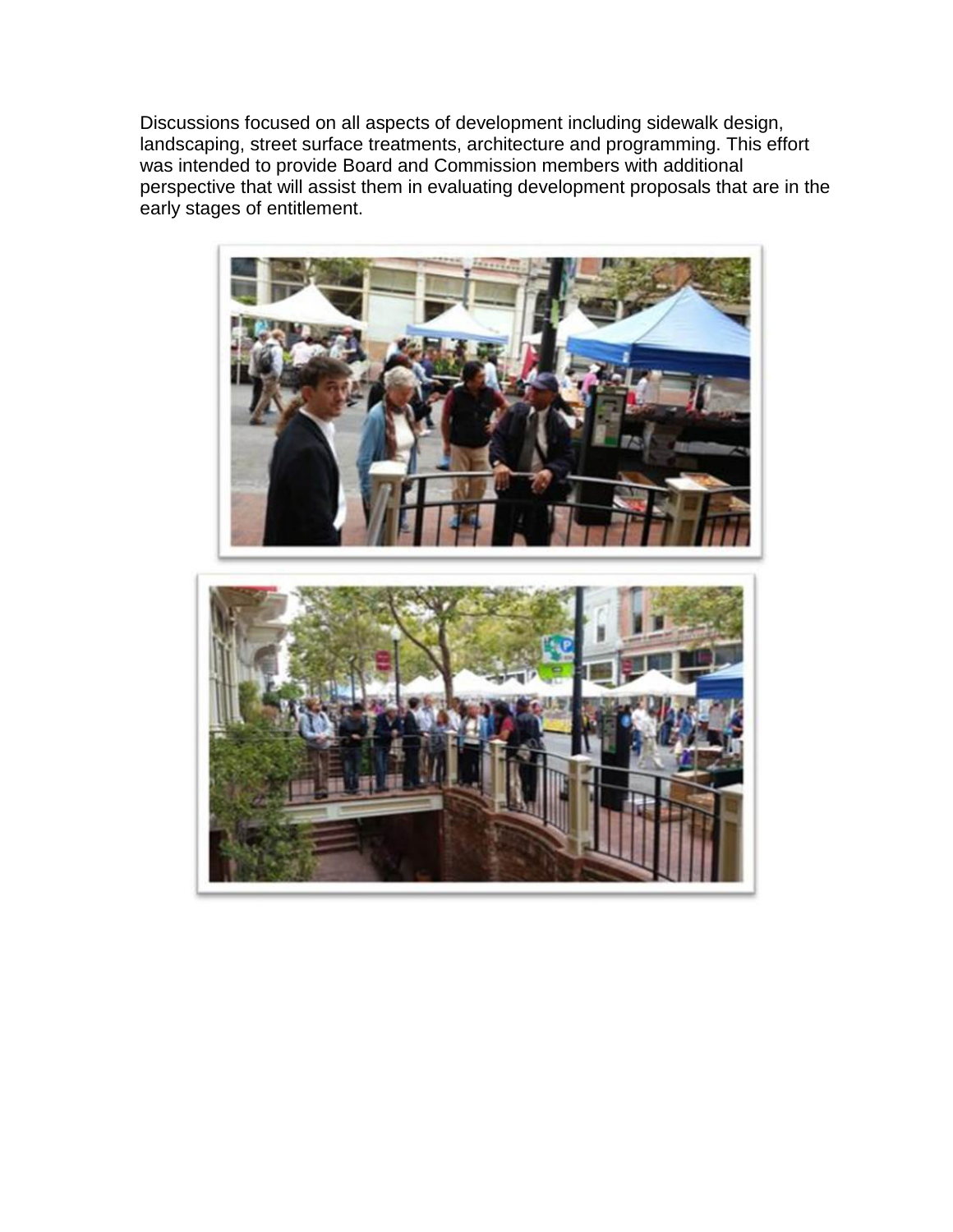

#### **5. City of Richmond Neighborhood Safety Director Interviewed on MSNBC's Melissa Harris-Perry Show**

The ONS and its Peacemaker Fellowship was recently profiled for its innovative approach towards reducing firearm assaults and associated injury. The efforts of the ONS continue to attract positive attention and inform the field of violence intervention and interruption through the development and implementation of promising practices.

To view the interview, click on link below: [http://www.msnbc.com/melissa-harris-perry/watch/the-bold-way-one-city-is-trying-to](http://www.msnbc.com/melissa-harris-perry/watch/the-bold-way-one-city-is-trying-to-stop-crime-308689475941)[stop-crime-308689475941#](http://www.msnbc.com/melissa-harris-perry/watch/the-bold-way-one-city-is-trying-to-stop-crime-308689475941)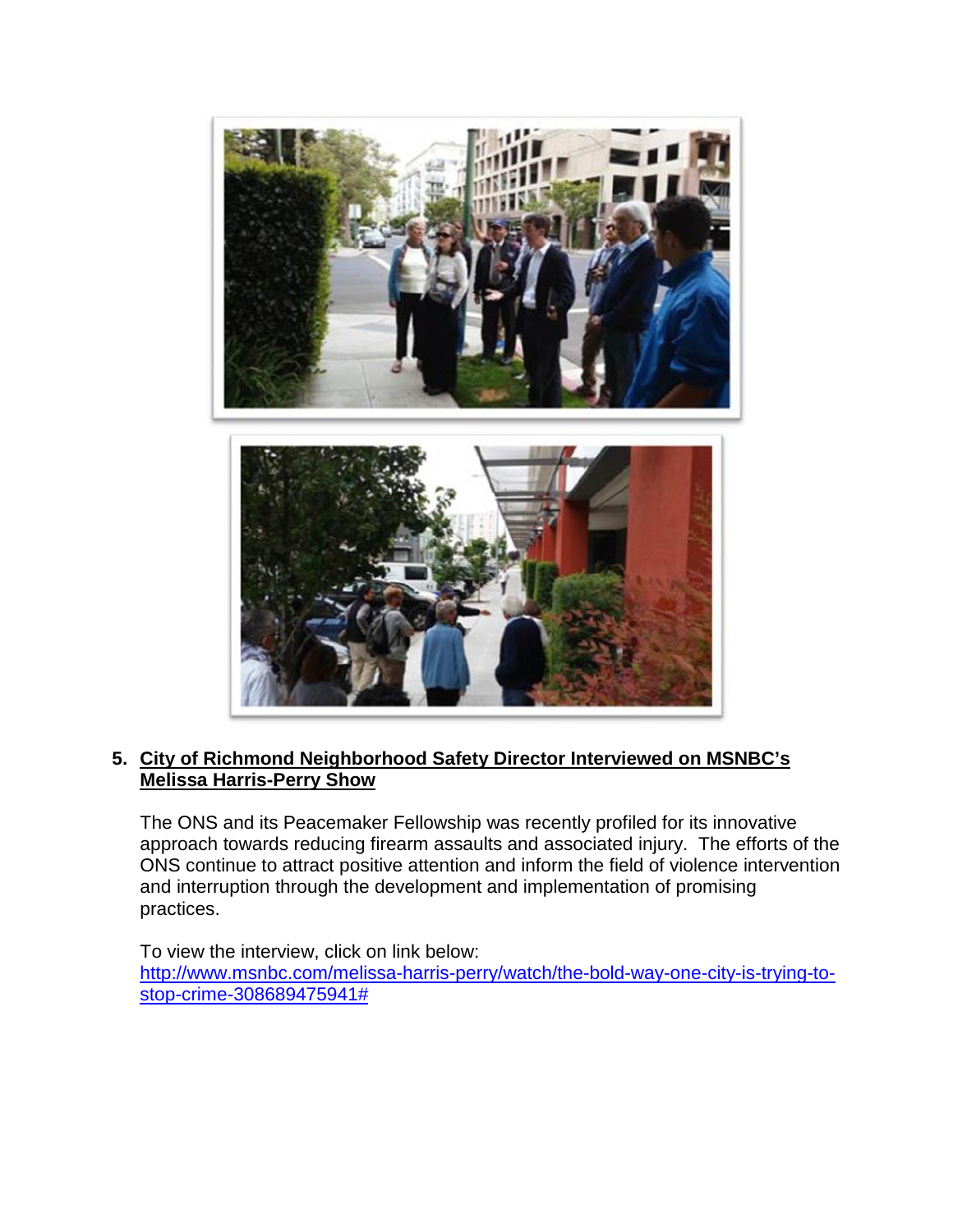## **6. City Manager Chronicles**

I have listed below some of the topics for meetings that I have recently attended in the hope that it provides an idea of the varied issues with which our organization deals routinely.

Activities and meeting topics during the past week have included:

- Met with community members from the Santa Fe neighborhood to discuss a park renovation project;
- Attended the monthly budget status meeting with the Finance Director and staff;
- Met, together with Councilmember Tom Butt and Richmond Capital Projects Manager Chad Smalley, with Hercules Vice Mayor Sherry McCoy, Hercules City Manager David Biggs, and West Contra Costa Transportation Advisory Committee staff John Nemeth, to discuss funding for ferry service in West County;
- Attended the monthly West County Mayors' meeting;
- Met, together with Richmond staff members Richard Mitchell, Shasa Curl, Lina Velasco, and Hector Rojas, with staff from the Department of Toxic Substances Control to discuss soil remediation for the Zeneca site.

These meetings were in addition to attending the regular management staff meeting, agenda planning, reviewing staff reports to the City Council, doing department head "check-ins," having discussions on various personnel matters, and having short discussions with staff, community members, members of the press, etc.

Please feel free to contact me if you have any questions about the substance of these or any other topics.

## **7. Officer Bradley A., Moody Memorial Underpass Project**

The Bradley A. Moody Memorial Underpass Project involves the construction of a roadway underpass on Marina Bay Parkway between Meeker Avenue and Regatta Boulevard, and is intended to resolve long-standing access limitations to the Marina Bay area caused by frequent train crossings. In early September 2013, Marina Bay Parkway was closed to traffic. This closure is planned to remain in place until early May 2015.

During the week of July 21<sup>st</sup>, crews continued installation of walers and permanent struts, completing approximately 50% of this operation. Additionally, the pump station floor was formed and reinforcing steel put in place, and storm drain excavation at Pierson Avenue (in front of PG&E) continued.

For the week of July 28<sup>th</sup>, waler and strut installation will continue, and the remaining temporary steel struts suspended above the roadway will be removed. This phase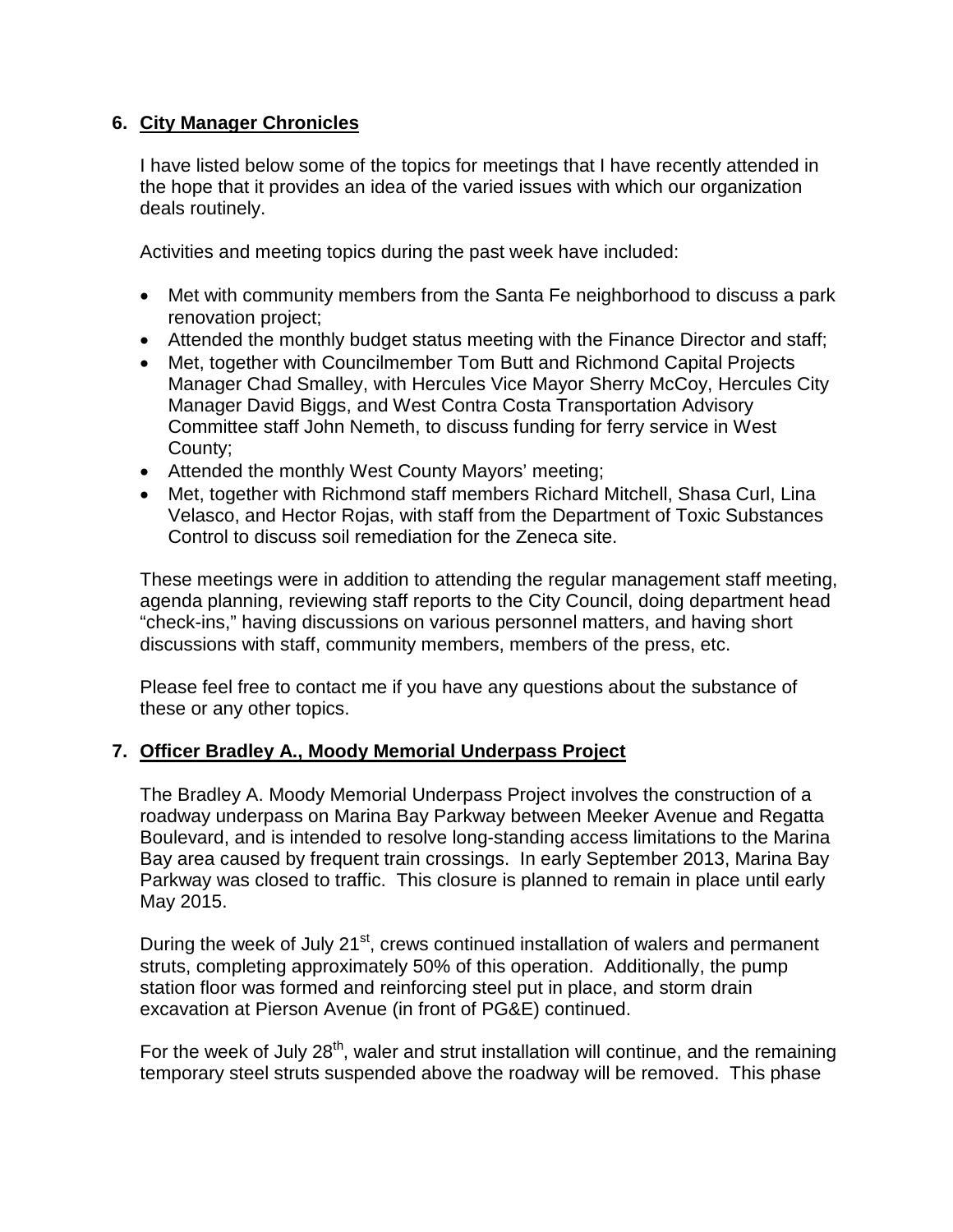of work is expected to continue for the next 2-3 weeks. Also, during the week of July  $28<sup>th</sup>$ , the concrete floor of the pump station will be poured.

For additional information and to be added to the project update contact list, please see the project website at [www.moodyup.com.](http://www.moodyup.com/) You can also follow the project on twitter: @moodyunderpass, or contact the project's public outreach coordinator Jacqueline Majors at (925) 949-6196.

#### **Top 10 Webpages for Last Week** 350 300 250 200 150 100 Pageviews 50 Housing Automatic Security Stream ing and outdine services Police Degardness N Houstine Buttonia D  $\circ$ Streaming Video Richmond Plumee City Council Fire Detartment Flumee Employment Library Planning

## **8. Information Technology (IT) Department Updates**

# **KCRT**

KCRT setup the City of Richmond Auditorium to broadcast Tuesday's City Council meeting. Over 4 and a half miles of cable were used in this setup.

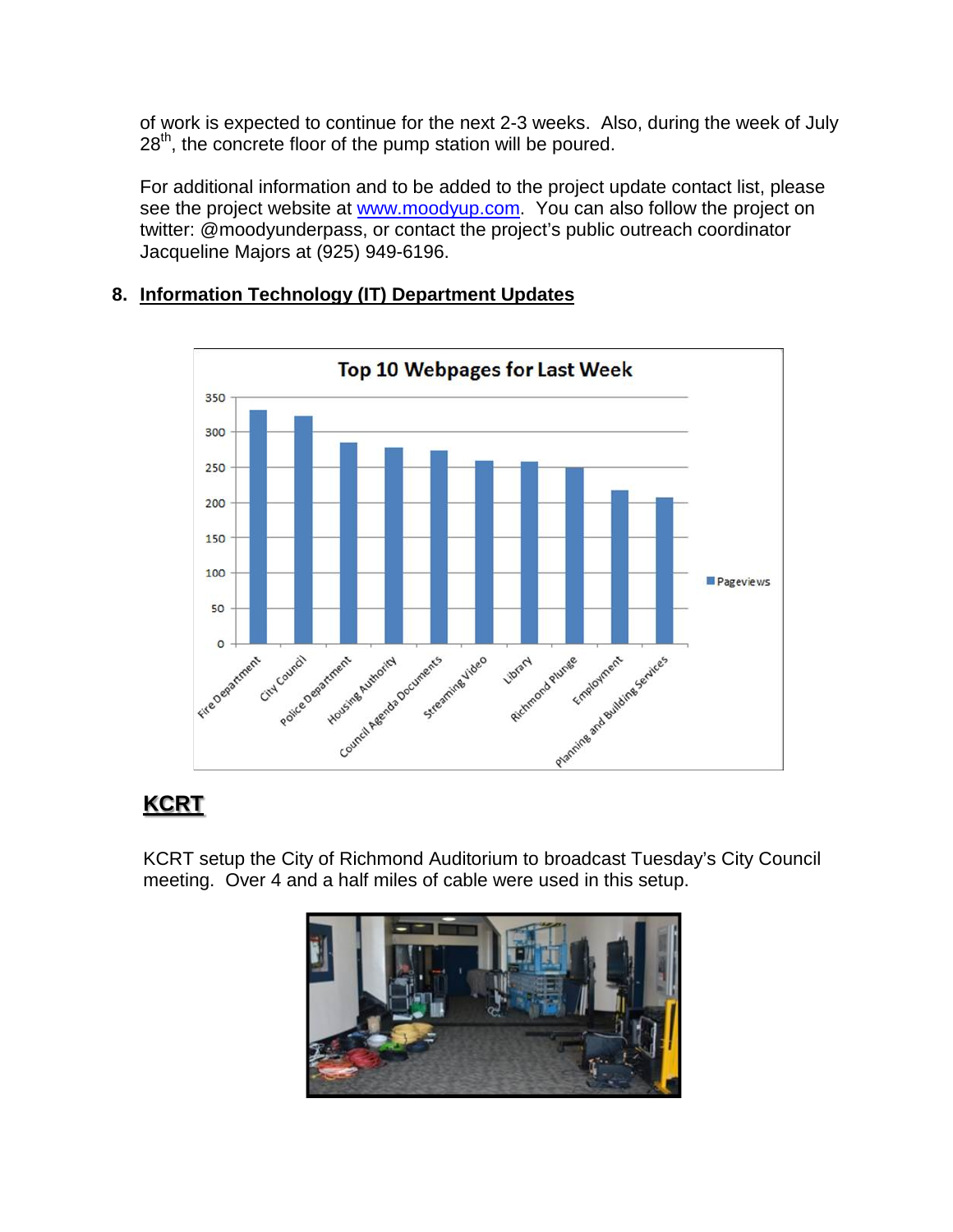### KCRT Image of the week



City of Richmond Fire Department in Action

## **9. City of Richmond Blood Drive 2014**

The American Red Cross is sponsoring City Blood Challenge 2014 on Thursday, August  $14<sup>th</sup>$  from 9:30 AM – 3:00 PM at the Richmond Memorial Auditorium/Bermuda Room, 403 Civic Center Plaza (Nevin Avenue).

To schedule your appointment or for more information visit redcrossblood.org and enter sponsor code: RICHMOND or call 1-800-RED CROSS (1-800-733-2767).

If you have questions regarding your eligibility to donate blood, please call 1-866- 236-3276.

We are looking forward to a successful drive on August  $14<sup>th</sup>$ , and would like to schedule such an event every two or three months to create a routine and consistent site for the Richmond community and employees. The next Blood Drive is planned for November (date yet to be determined).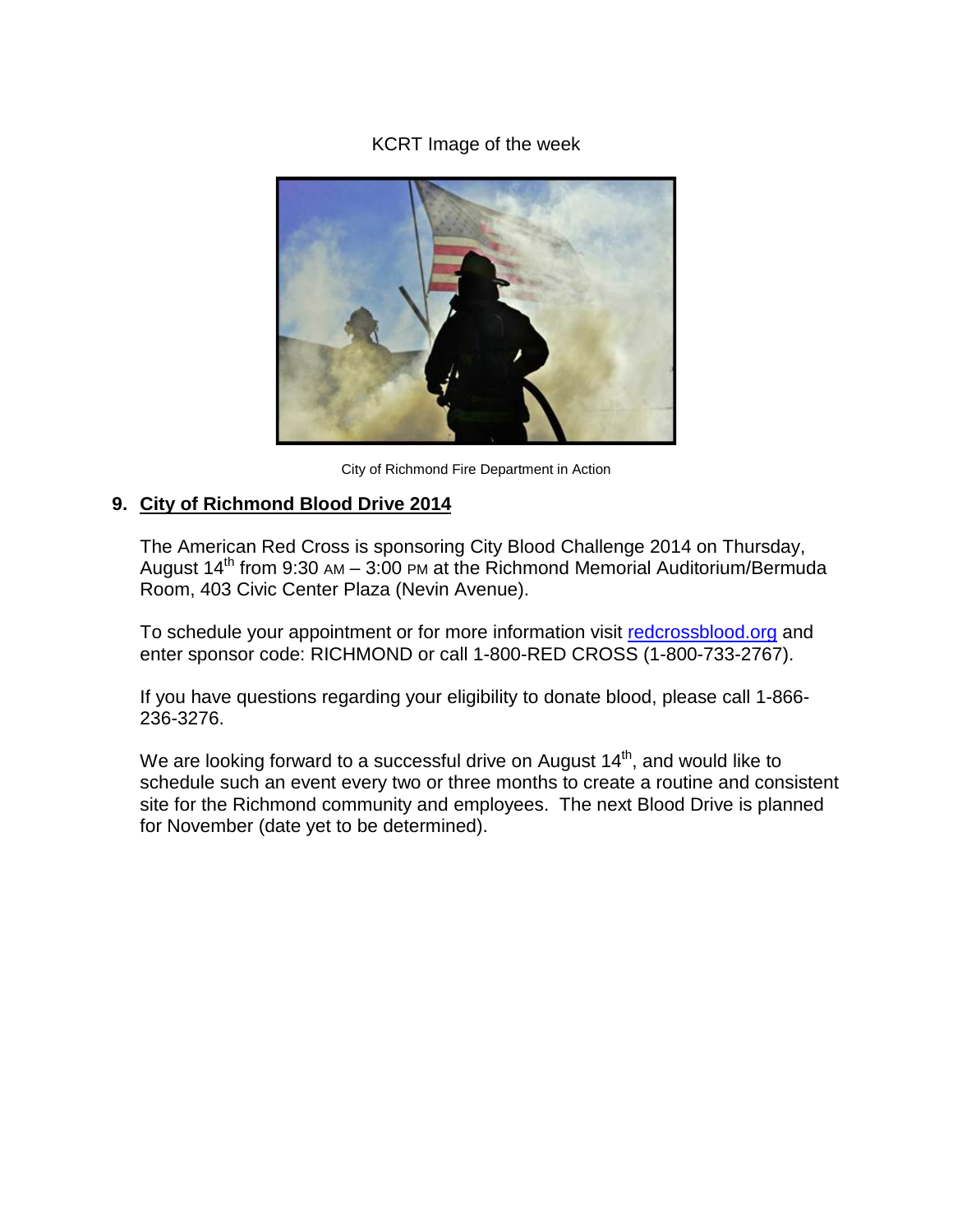

## **10.Recreation Highlights**

#### Aquatics

Missy Franklin, the highly decorated Olympian, and nationally and internationally renowned swimmer, visited the Plunge to be a part of an inspirational film. Missy complemented our lifeguards on the beauty of the pool and the mural. The large film crew complemented our staff on their helpfulness. They used an underwater camera-crane, which, according to film crew, is worth a million dollars. Overall, the shoot was a success and the producer and director of the project were thankful to the staff for their courtesy, assistance, and effort throughout the day.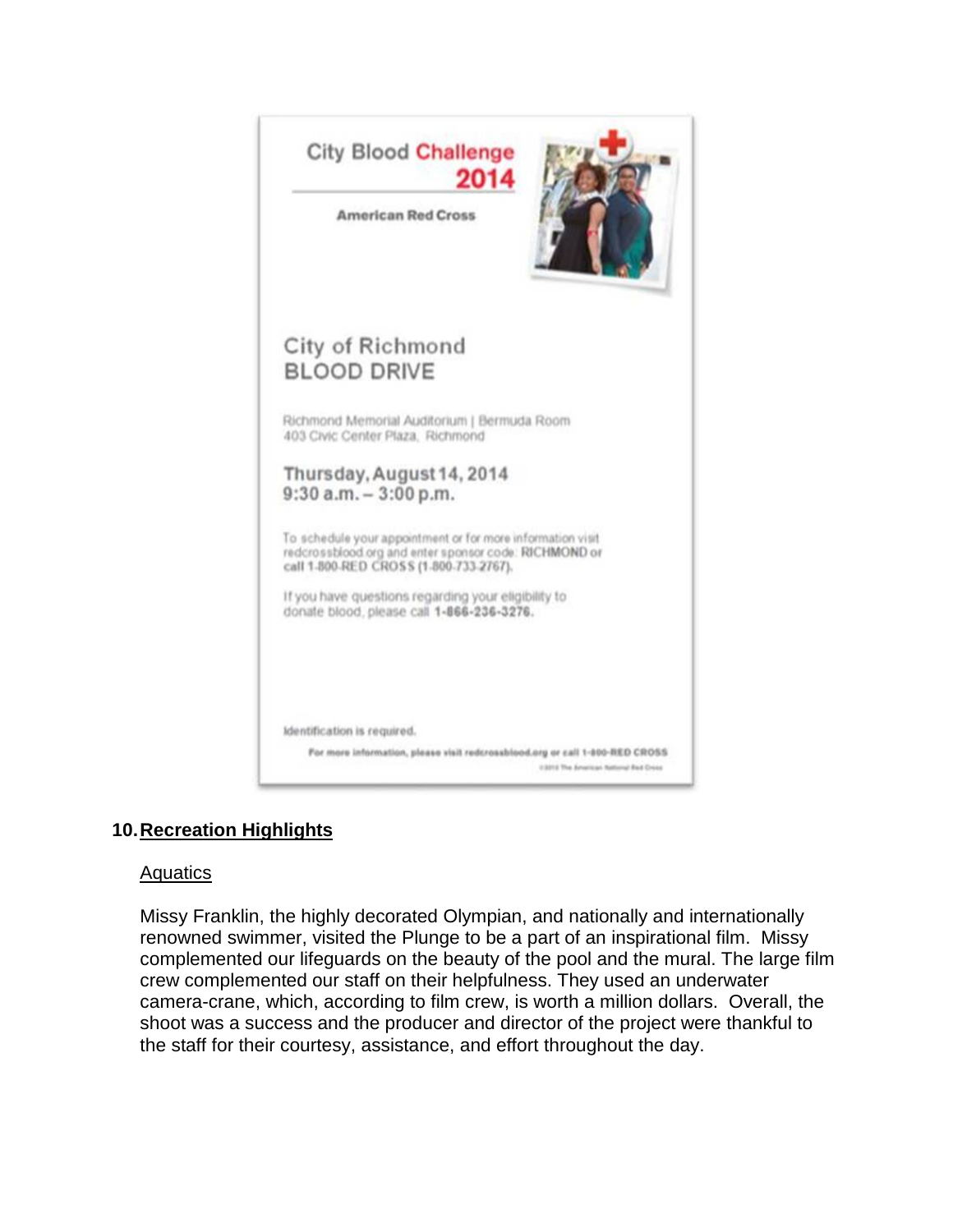

#### Senior Activities

The Richmond Senior Center Waffle Breakfast last week was a success! Thank you to the 120+ city employees and community members who were in attendance and supported this event! There were many requests for doing the breakfast again soon and staff is planning on complying!

The Annex Senior Center has started its beginning Spanish class. Come join us on Mondays from 11:00 AM – 12:00 PM (the last Monday of each month 10:00 AM -11:00 AM), or if you'd like a little more of a challenge, the intermediate/advanced Spanish class is on Fridays from 10:00 AM – 11:00 AM.

#### May Valley

May Valley Community Center is enjoying a fun packed summer camp! Last week the campers enjoyed arts and crafts, playground games, sports, Crab Cove, bowling, and healthy snacks! We are excited for the next weeks of camp!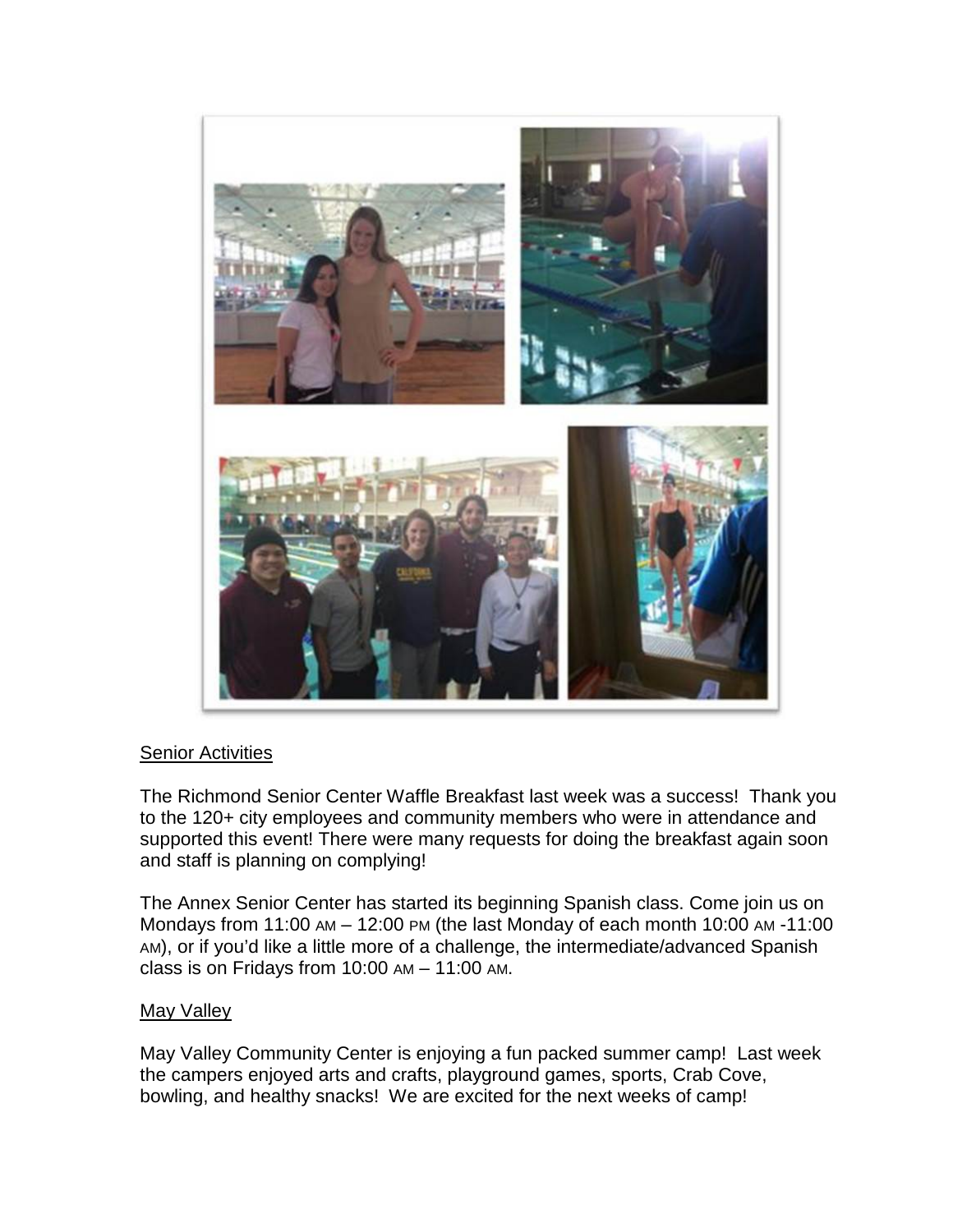

## **Registration**

Registration for after school programs has begun. Please call or visit the Registration office at 510-620-6793, 3230 Macdonald Avenue from 8:30 AM -5:00 PM Monday – Friday or register online at [http://www.ci.richmond.ca.us](http://www.ci.richmond.ca.us/)

#### **Tennis**

The youth tennis program continues and participants are enjoying learning the game.

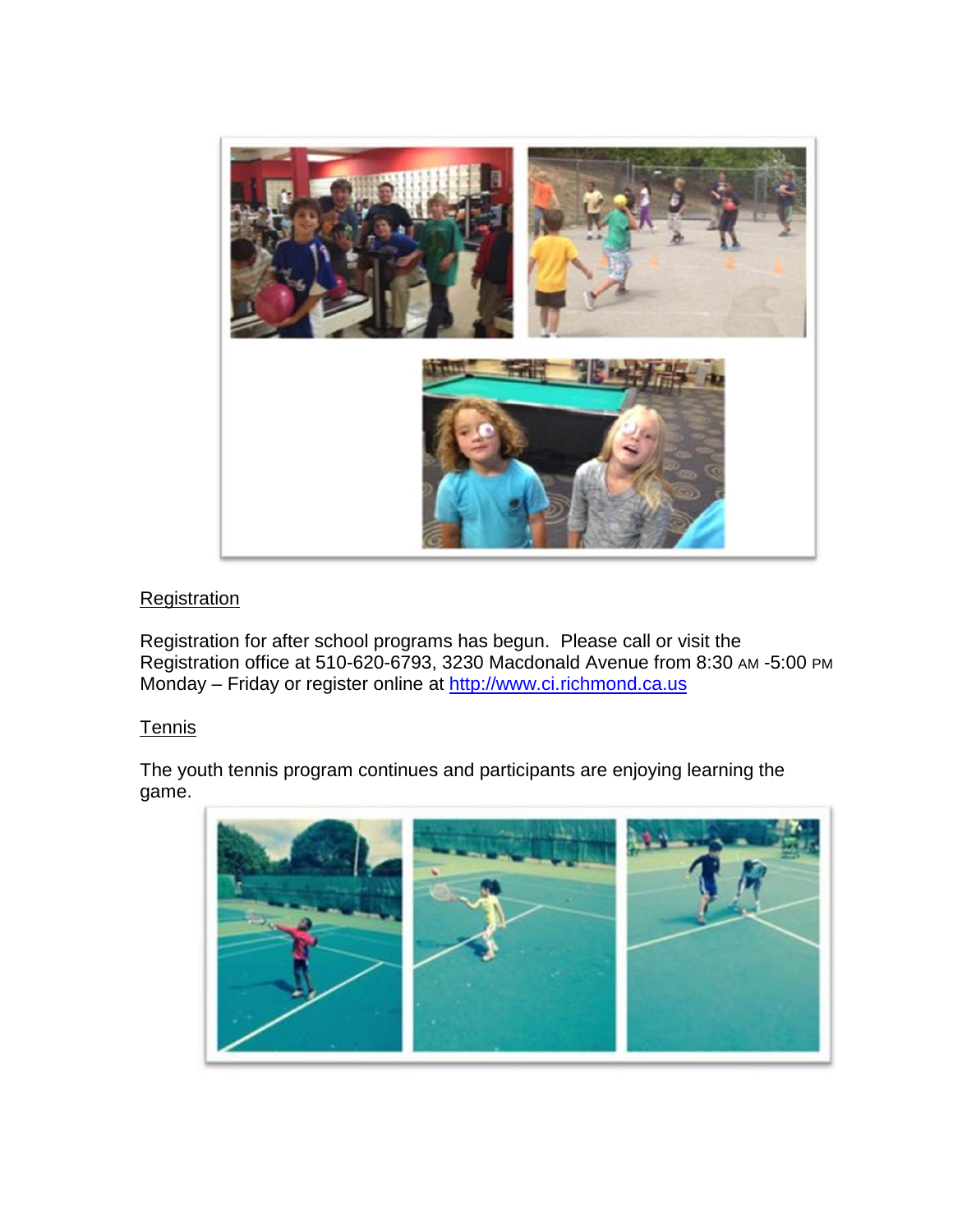#### **11.Public Works Updates**

Facilities Mainenance Division: Carpenters installed a security cage over the air conditionier at the marine building, repaired the ceiling in the men's room of the Auditorium and fixed multiple doors at the Richmond Police Activities League building.

Painters continued to repair drywall and paint in the Main Library staff area, coated cabinets, and painted locations within the Nevin Community Center.

Stationary Engineers replaced duct connectors in the fan rooms of the Auditorium, repaired the furnace at the Disabled People's Recreation Center (DPRC), replaced the water heater at Fire Station #64, and changed the bearings and motor on the exhaust fan at Shields Reid Communtiy Center.



Exhaust Fan Repair at Shields Reid

Utility workders checked conditions at the Richmond Auditorium, replaced light covers in 440 Civic Center Plaza, and maintained 29 City owned buildings.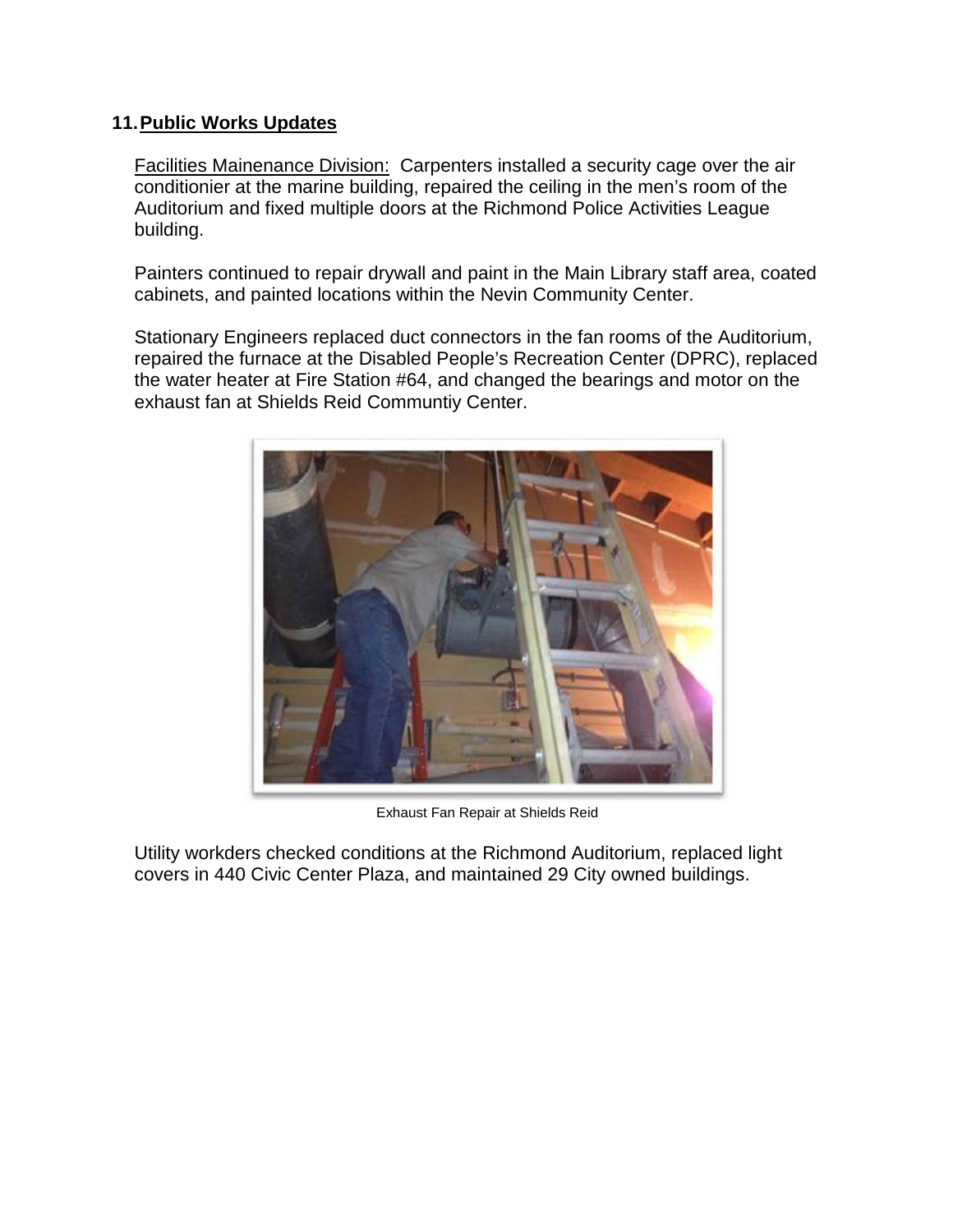

Light Cover Replacement at 440 Civic Center Plaza

Electricians replaced the street light pole on Morwood Drive, installed a temporary traffic pole at Regatta Boulevard and Marina Bay Parkway, restored power to Point Molate and identified outages on Fred Jackson Way due to theft.



Pole Replacement Morwood Drive

Parks and Landscaping Division: Crews trenched on the Greenway for the Harbour 8 Project improvements, weed abatement and general maintenance on Richmond Parkway, trimmed shrubs at LaMoine Park and the May Valley Community Center,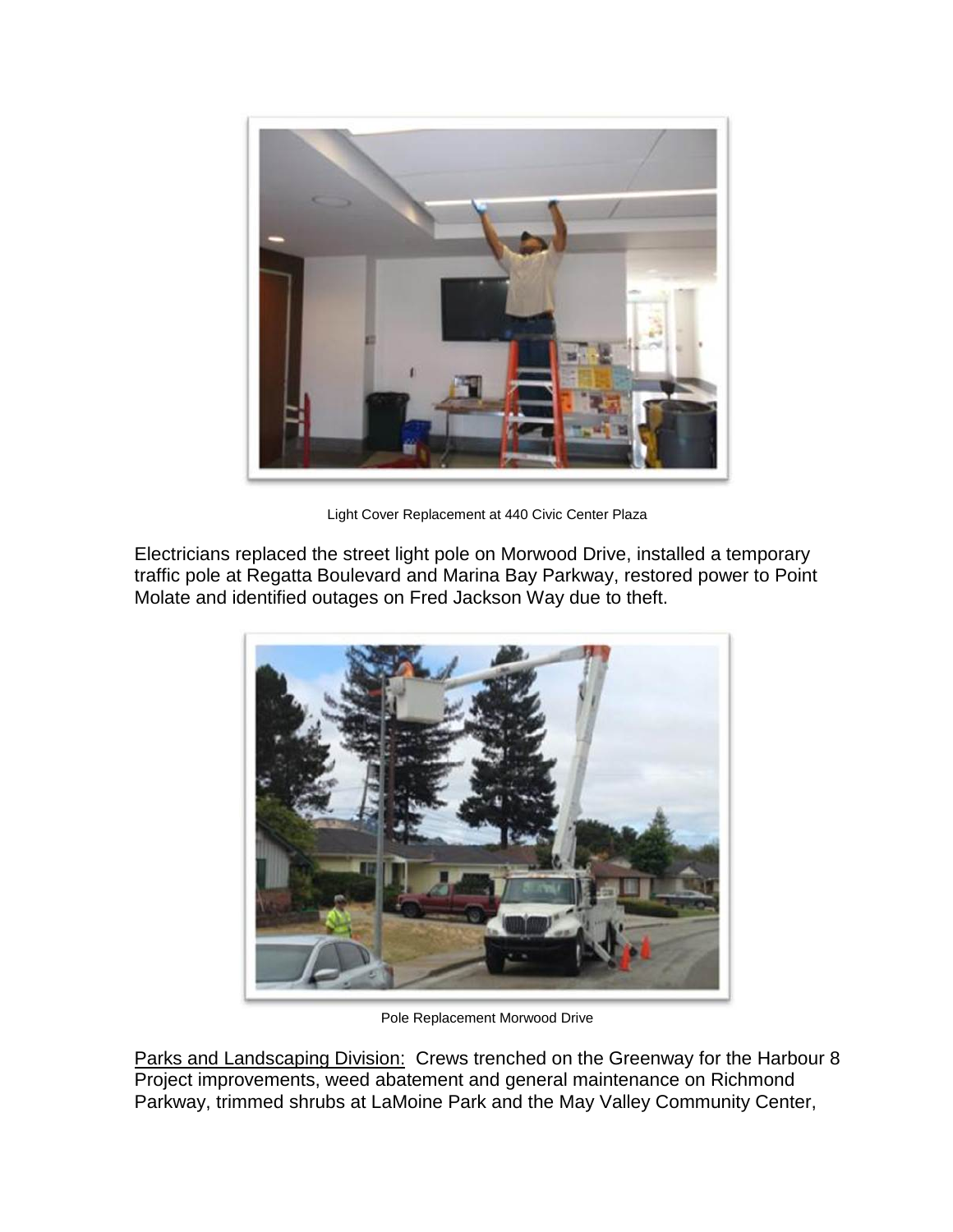replaced an irrigation valve at Hilltop Green Park, and irrigation work was done at the Main Library, John F. Kennedy, Tiller, Rain Cloud, and Nicholl parks.



Trenching for Harbour 8 Project



Weed Abatement along Richmond Parkway

Crews trimmed trees along Roosevelt Avenue, 21<sup>st</sup> Street, South 23<sup>rd</sup> Street, Esmond Avenue, Sonoma Street, Garvin Avenue, South 52<sup>nd</sup> Street, and Bayview Avenue.

Streets Division: Staff ground and paved 26<sup>th</sup> Street from Grant to Barrett Avenues as well as worked from the outstanding pothole and sidewalk list.